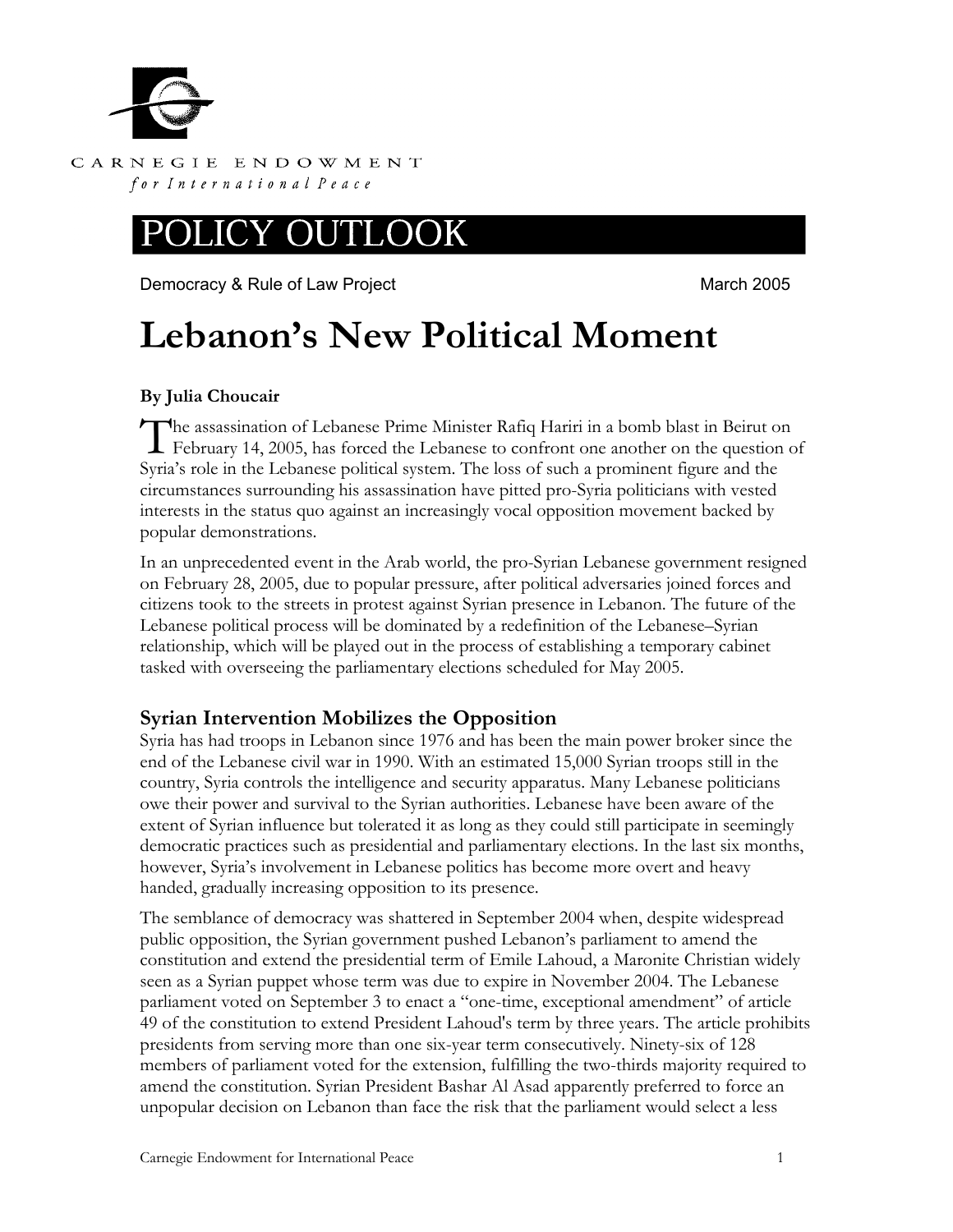pro-Syrian president. Al Asad summoned Prime Minister Rafiq Hariri to a hastily convened August 28 meeting to instruct him to support the amendment. Hariri, who had been locked in a bitter rivalry with Lahoud for years and had initially resisted the extension of his term, gave in. He reportedly informed the cabinet that "the situation in the region requires special measures and a continuity of leadership."

This show of force by the Syrian government angered prominent politicians. Most significantly, Druze member of parliament (MP) Walid Jumblatt voiced dissatisfaction with the decision, and three ministers from his Democratic Gathering Bloc resigned in protest on September 6. One of them, Marwan Hamadeh, was badly injured several days later in a botched assassination attempt. Amid the growing political crisis over Syria's influence in Lebanon's affairs that had paralyzed the government for weeks, Prime Minister Hariri resigned on October 20. He was replaced by Omar Karami, a former prime minister and close ally of Syria, who formed a pro-Syrian cabinet on October 26.

This wave of resignations changed the face of the Lebanese opposition. Until that time, the opposition movement consisted mainly of the Qornet Shehwan Gathering, a Christian, mainly Maronite, group supported by the powerful head of the Maronite Church Patriarch Cardinal Nasrallah Butros Sfeir. The group had become more vocal in calling for Syrian withdrawal after Israel left southern Lebanon in May 2000. The events of late 2004 spurred an increase in the opposition's ranks.

In December 2004, political activists and parties from across the political spectrum met at Beirut's Bristol Hotel. In addition to the Qornet Shehwan Gathering, those attending included Jumblatt's Progressive Socialist Party, the Democratic Forum and the Democratic Leftist Movement (the latter two leftist parties led by former members of the Lebanese Communist Party), the banned Christian Lebanese Forces (right-wing phalange Christian party), and members of exiled General Michel Aoun's Free Patriotic Front. Some members of Hariri's parliamentary bloc also attended. The opposition thus included Christians, Sunnis, and Druze of various ideological orientations. Notably absent were representatives of the Shiite community, and in particular the Amal movement led by speaker of parliament Nabih Berri and the Shiite Islamist party Hezbollah that has the allegiance of a large part of the population. The meeting resulted in the Bristol Declaration that "denounced the amendment of the Lebanese constitution and the extension of Lahoud's term in office under Syrian duress" and called for "a fair and just election law and an impartial government to supervise the upcoming elections in May 2005." In early February, the opposition met again at the Bristol Hotel and demanded a "total withdrawal" of Syrian troops from Lebanon. Amal and Hezbollah did not participate in the second meeting either.

The heavy-handed Syrian intervention also led to outside reaction. Rising U.S. and French concerns about Syrian interference in Lebanon led to the passage on September 2, 2004, of UN Security Council Resolution 1559, which calls for the withdrawal of "all foreign forces" from Lebanon and for a "free and fair electoral process" without foreign interference or influence. The resolution does not mention Syria by name. It also calls for the disarmament of militias, as called for in the 1989 Ta'if Accords, an agreement brokered by Arab nations (particularly Saudi Arabia) that ended the civil war. The Ta'if agreement exempted Hezbollah from disbanding as a resistance movement against the Israeli occupation of southern Lebanon. Resolution 1559, however, targeted Hezbollah when it called for the disarmament of militias.

The passage of Resolution 1559 led to increased tension between former prime minister Hariri and the new Lebanese government. Since Hariri enjoyed good relations with the U.S.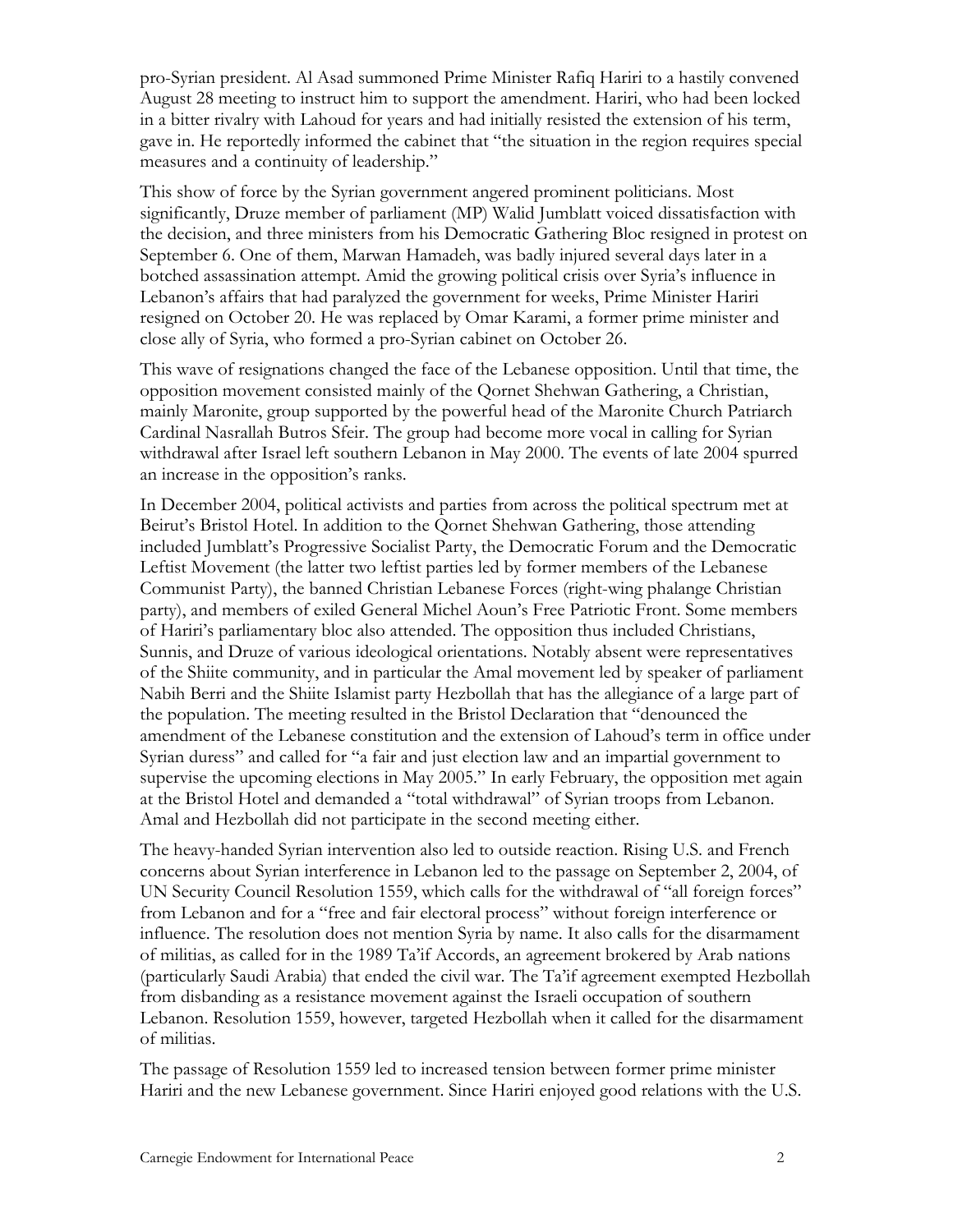and French governments, the Lebanese government accused him of being behind the resolution.

## **The Opposition's Demands**

The assassination of Rafiq Hariri on February 14 led to an outpouring of grief in Lebanon and an escalation of anti-Syrian sentiment. The public lost its trust in the government not only because of the assassination but also because of the way it handled the aftermath, including its initial refusal to allow an international investigation of the assassination and Minister of Interior Suleiman Franjieh's insistence that the blast was caused by a suicide bomber despite overwhelming evidence to the contrary. Despite a ban on protests following the assassination, thousands of Lebanese demonstrated against the government with the slogans of "Syria Out" and "Freedom, Sovereignty, Independence." Unexpectedly, the government reacted not by turning to the security forces to halt the demonstrations, but by resigning. Although Karami's government would have won a vote of confidence in parliament (only a simple majority of MPs present is needed and most MPs are Syrian allies), he backed down in the face of such popular pressure.

Backed by the popular upheaval, the opposition movement is now focusing its demands on the resignation of top officials of the security forces in Lebanon and on a thorough investigation into the assassination of Hariri. It is also calling for the establishment of a "neutral cabinet" formed by a small number of ministers with no political ambitions or electoral aspirations who can stabilize the political environment in order to avoid an economic crisis until elections are held in May. The opposition rejected the call of pro-Syrian politicians for a large "national coalition" government arguing that such a government would not deal with the fundamental issues at hand.

Encouraged by increasing regional and international pressure on Syria to withdraw its troops, the opposition has also stated that it will not accept the holding of parliamentary elections without a complete withdrawal of Syrian troops from Lebanese territory. It is important to note that the opposition, and particularly Walid Jumblatt, has been very careful to clarify that its demands are not "anti-Syrian" but rather aim to establish healthier relations between the two countries.

### **The Electoral Law**

The present crisis increases the importance of the parliamentary elections scheduled for May and thus has given a new urgency to the issue of reform of the electoral law, which has dominated political debate in Lebanon since the end of the civil war. The Ta'if agreement created six electoral districts for parliamentary elections corresponding to the governorates (muhafazat). However, in every election since Ta'if, parliament has passed a law changing the number of districts and gerrymandering their borders. This maneuvering perpetually undermines potential opponents to Syria and weakens coalitions of independent candidates. For example, prior to the 2000 parliamentary elections, electoral districting was designed to weaken the Christian opposition and ensure the victory of candidates backed by President Lahoud. In anticipation of the May 2005 parliamentary elections, the Lebanese cabinet endorsed a new electoral law on January 27 dividing the country into small electoral districts (qadas) along confessional lines, with voting based on a majority system. The bill was seen as targeting Hariri because it rearranged Beirut into three districts grouping its different religious communities. This redistricting weakened Hariri's power base in Beirut and undermined his coalition of candidates across the country in the upcoming May elections. The draft electoral law had been submitted to parliament for a vote by February 15, but the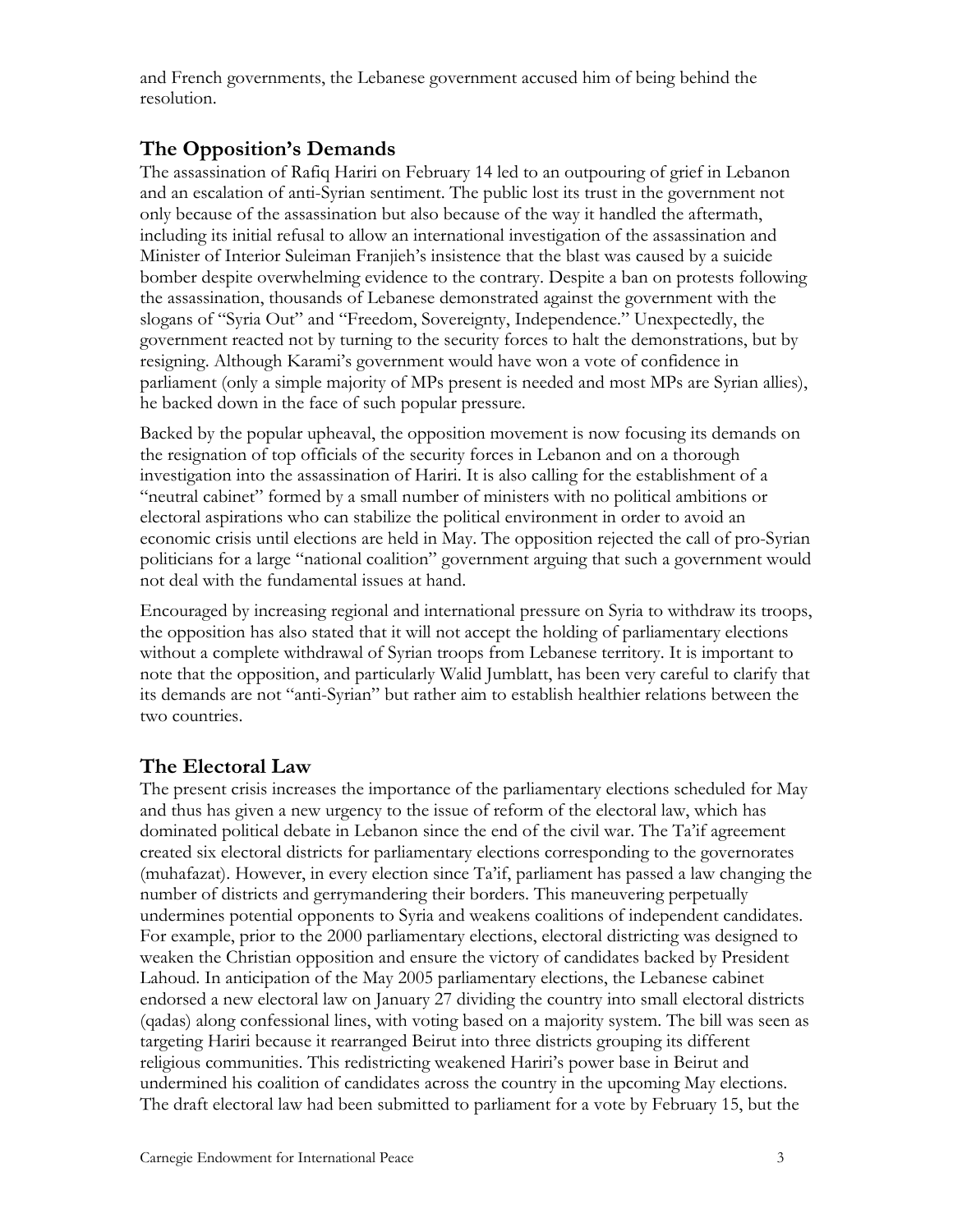process came to a halt with Hariri's assassination. The temporary government will be charged with the difficult task of drafting a new law, which must then be approved by parliament before the elections in May. The opposition has requested an international commission to oversee the elections.

#### **The Future of Lebanon**

Despite initial concern that reactions to Hariri's assassination would lead to violence and possibly another civil war, so far the Lebanese have avoided major violent clashes. Instead, Lebanon is witnessing a process of political confrontation between pro-Syria forces and an opposition movement calling for the end of Syrian influence in Lebanese affairs. Lebanon's political future will depend on the debates that ensue in the run up to the elections and on the nature of international pressure on Syria. President Lahoud will engage in constitutionally mandated consultations with parliamentary groups over the appointment of a new prime minister. Lahoud will then consult with the new prime minister to form a transitional cabinet. The opposition will have to decide whether to participate in the consultations with Lahoud or boycott them (demonstrators are still calling for Lahoud's resignation) and how they will deal with the Syrian government if it redeploys its troops.

At a meeting in Damascus on March 7, Syrian President Al Asad and Lebanese President Lahoud outlined plans for moving Syrian troops closer to the border by the end of March but stated that a full pullout would have to wait for negotiations with a future Lebanese government. The opposition criticized the announcement for failing to provide a framework and a timetable for a withdrawal of troops and for not dealing with the problem of how to remove the Syrian intelligence network in the country. Syrian ambiguity on a schedule for withdrawal is likely to exacerbate the current political paralysis.

Another important issue is the position of Shiite politicians. Significantly, while many Lebanese Shiites joined the protests and rallies as individuals, official Shiite groups initially maintained a relatively low profile in the events. Both Amal and Hezbollah blamed Israel for Hariri's assassination. As Syrian allies, the Shiite political groups found themselves in a very difficult position: They did not want to oppose Syria and President Lahoud but they also wanted to avoid a confrontation with the opposition. Hezbollah took a stance on March 6 when its leader, Sheikh Hassan Nasrallah, asked the Lebanese to "express their gratitude" to Syria by protesting against foreign intervention and UN Resolution 1559. Nasrallah also reaffirmed that his party would never give up its arms because Lebanon "needs the resistance to defend it." Hundreds of thousands of pro-Syria protesters rallied in central Beirut on March 8 holding only the Lebanese flag, as requested by Nasrallah.

Because of its resistance against Israel and its provision of social services, Hezbollah is extremely popular and quite entrenched in the Shiite community. However, Hezbollah realizes its survival depends on its acceptance as a legitimate and responsible party by the broader Lebanese polity. Nasrallah's call for a rally was intended to remind the opposition that it is not the sole representative of popular will and to show the world that Hezbollah is a force that cannot be ignored. Hezbollah representatives are meeting with members of the opposition movement, and Nasrallah struck a conciliatory note by stating that he agreed with the opposition's goals but not with its methods. Through these actions, Hezbollah is trying to fashion itself as a mediator between the opposition and the staunchly pro-Syrian Lebanese government.

Hezbollah's actions shed light on the challenges facing Lebanon's political system. The pro-Syrian rally on March 8 shattered the euphoria of revolutionary movement and clarified just